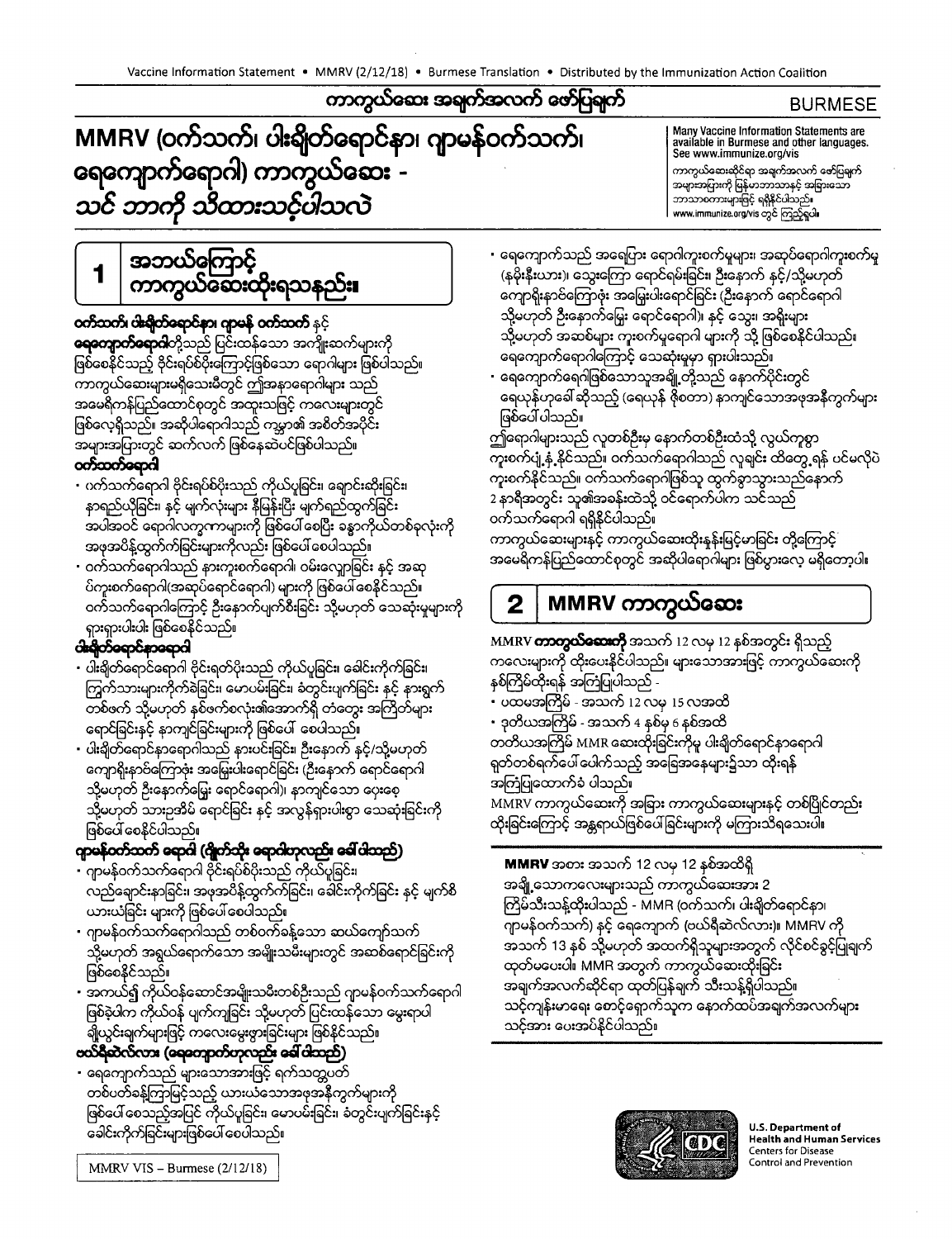# $\mathbf{3}$

အောက်ပါအခြေအနေများရှိမည်ဆိုလျှင် သင့်ကလေးအား ကာကွယ်ဆေး ထီးပေးသူကို ပြောပြပါ-

- ပြင်းထန်ပြီး အသက်အန္တရာယ်ရှိသော ဓာတ်တေည့်မှုများ တစ်စုံတစ်ရာ **နှိုခြင်း**။ ယခင်က MMRV ကာကွယ်ဆေး တစ်ကြိမ်ထိုးပြီးနောက် အသက်အန္တရာယ်ရှိသော ဓာတ်မတည့်သည့် တုန့်ပြန်မှု ရှိခဲ့ဖူးလျှင်၊ သို့မဟုတ် ဤကာကွယ်ဆေး၏ တစ်စိတ် တစ်ပိုင်းကြောင့် ပြင်းထန်သော ခါတ်မတည့်မှုရှိခဲ့ဖူးလျှင် ဤကာကွယ်ဆေးကို မထိုးသင့်ကြောင်း အကြံပြုရဖွယ်ရှိသည်။ ကာကွယ်ဆေး အကြောင်း အသေးစိတ် သိရှိလိုပါက သင့်ကျန်းမာရေး စောင့်ရှောက်သူကို မေးမြန်းပါ။
- (ကင်ဆာရောဂါ သို့မဟုတ် HIV/AIDS ရောဂါ ကဲ့သို့သော) ရောဂါများကြောင့် သို့မဟုတ် (ဓါတ်ရောင်ခြည်ဖြင့်ကုသခြင်း၊ ကိုယ်ခံအား ကုသမှု (immunotherapy)၊ စတိရွိုက်၊ သို့မဟုတ် ဆေးဂါးဖြင့်ကင်ဆာ ကုသမှ) **သေည့် ဆေးကုသမှ စံသူခြင်းကြောင့် ကိုယ်စံအားစနစ်** ဆုတ်သုတ်အားနည်းခြင်း ဖြစ်ခဲ့လျှင်။
- **တက်ခြင်း**သို့မဟုတ် **မိဘ၊ ညီအစ်ကို၊ သို့မဟုတ် ညီအစ်မ တစ်ဦးဦး၌** တက်ခြင်း ရာဇဝင် ရှိခဲ့လျင်။
- ဓိဘ၊ ညီအစ်ကို၊ သို့မဟုတ် ညီအစ်မ တစ်ဦးဦး၌ တိုယ်ခံအားစနစ်ပြဿနာ ရာဇဝင် ရှိခဲ့လျှင်။
- မိမိတို့အား အလွယ်တကူ တွေးရောရြာမြာ သို့မဟုတ် သွေးထွက်ခြင်း ဖြစ်စေသည့် အခြေအနေ ရှိခဲ့လျှင်။
- တိုယ်ဝန်ဆောင် ဆို့မဟုတ် တိုယ်ဝန်ရှိသည်ဟု သံသယရှိပါတ။ ကိုယ်ဝန်ဆောင်နေစဉ် MMRV ကာကွယ်ဆေး မထိုးသင့်ပါ။
- ဆယ်လီဆီလိတ် (အက်စပရင် ကဲ့သို့သော) ဆေးဝါးသုံးဆောင်နေခြင်း။ ကျောက်ဖြူကာကွယ်ဆေးပါဝင်သည့် ကာကွယ် ဆေးထိုးပြီးသွားသောသူများသည် ဆယ်လီဆီလိတ် ဆေးဝါးအသုံးပြုခြင်းကို 6 ရှောင်ရှားသင့် ပါသည်။
- ကြောသေးမီကပင် သွေးသွင်းခြင်း သို့ဟေုတ် အရြားသော **သွေးနှင့်ပတ်သတ်သည့် ပစ္စည်းကို လက်ခံခဲ့ခြင်း**။ MMR ကာကွယ်ဆေးထိုးရန်အတွက် 3 လ သို့မဟုတ် ထို့ထက် ပိုပြီး အရှိန်ပြောင်းစောင့်ဆိုင်းရန် သင့်အား အကြံပြုအပ်သည်။
- တီဘီရောဂါ ရှိခဲ့လျင်။
- လွန်ခဲ့သည့် 4 ပတ်အတွင်း အခြားကာတွယ်ဆေး ထိုးခဲ့လျှင်း သက်ရှိရောဂါပိုးပါပင်သည့် ကာကွယ်ဆေးများကို တစ်ခုနှင့်တစ်ခု နီးကပ်စွာထိုးခြင်းသည်လည်း ထိရောက်မှု နည်းစေတတ်သည်။
- **နေမတောင်းဇြစ်နေလျှင်**။ အနည်းငယ် နာမကျန်းဖြစ်ခြင်း ဥပမာ -အအေးမိခြင်း ကဲ့သို့ဖြစ်လျှင် ပုံမှန်အားဖြင့် ကာကွယ်ဆေးထိုးခြင်း အချိန်ရွှေ့ဆိုင်းရမည့် အကြောင်းရင်း မဟုတ်ပါ။ အကယ်၍ သင့်ကလေးသည် အတော်အတန် သို့မဟုတ် ပြင်းထန်စွာ ဖျားနာနေပါက သင့်ကလေး ပြန်လည်ကျန်းမာလာသည်အထိ သင် စောင့်ဆိုင်းသင့်ပါသည်။ သင့်ဆရာပန်မှ သင့်အား အကြံဉာက် ပေးနိုင်ပါသည်။

### ကာကွယ့်ဆေး တုံ့ပြန်မှု 4 အန္တရာယ်များ

ကာကွယ်ဆေးများအပါအဂင် မည်သည့်ဆေးဂါးမဆို တုန့်ပြန်မှုများ ဖြစ်နိုင်ခြေ ရှိပါသည်။ ၎င်းတို့သည် များသောအားဖြင့် အနည်းငယ်သာဖြစ်တတ်ပြီး သူ့အလိုလို ပျောက်ကင်း သွားသော်လည်း ပြင်းထန်သော တုံ့ပြန်မှုများလည်း ဖြစ်နိုင်ခြေ ရှိပါသည်။

MMRV ကာကွယ်ဆေးထိုးခြင်းသည် ဝက်သက် ရောဂါ၊ ပါးချိတ်ရောင်နာရောဂါ သို့မဟုတ် ဂျာမန်ဝက်သက်ရောဂါ၊ သို့မဟုတ် ကျောက်ဖြူရောဂါများ ရရှိခြင်းထက် ပိုပြီး လုံခြုံအန္တရာယ်ကင်းပါသည်။ MMRV ကာကွယ်ဆေးခံယူသူ အများစုတွင် ၎င်းဆေးကြောင့် ပြင်းထန်သော မည်သည့် ပြဿနာမျ မဖြစ်ပေါ်ပါ။

MMRV ကာကွယ်ဆေးထိုးပြီးသွားသောကလေးတစ်ဦးသည် အောက်ပါတို့ကို တွေ့ကြုံနိုင်သည် -

# အသေးအဖွဲ့ဖြစ်သော ဖြစ်ရင်များ -

- ဆေးထိုးထားသည့် လက်မောင်းနာခြင်း
- ကိုယ်ပူရင်း
- ဆေးထိုးထားသည့်နေရာတွင် နီခြင်း သို့မဟုတ် အဖုအနီကွက်ထခြင်း
- ပါးများ သို့မဟုတ် လည်ပင်း အကျိတ်များ ရောင်ခြင်း

ဤအဖြစ်အပျက်များဖြစ်ခဲ့မည်ဆိုလျင် များသောအားဖြင့် ဆေးထိုးပြီး 2 ပတ်အတွင်း၌ ဖြစ်ပေါ် လေ့ရှိပါသည်။ ဒုတိယအကြိမ် ဆေးထိုးပြီးသည့်နောက် ဖြစ်ပေါ် ရန် အလားအလာ နည်းသည်။

## အသင့်အတင့်ဖြစ်ရင်များ -

- တက်ခြင်း (ဆတ်ခနဲလှုပ်ခြင်း သို့မဟုတ် စူးစိုက်ငေးကြည့်ခြင်း) များသည် များသောအားဖြင့် ကိုယ်ပူခြင်းနှင့် တွဲနေတတ်ပါသည်
- တက်ခြင်းဖြစ်နိုင်ခြေသည် MMR နှင့် ရေကျောက် ကာကွယ်ဆေးများကို ဆက်တိုက်ထိုးမည့် ပထမ အကြိမ် သီးသန့်စီ ထိုးခြင်းထက် MMRV ထိုးပြီးနောက်တွင် ဖြစ်နိုင်ချေ ပိုများသည်။ သင့်ကလေးအတွက် သင့်လျော်မည့် ကာကွယ်ဆေးကို သင့်ဆရာဝန်မှ သင့်အား အကြံဉာဏ်ပေးနိုင်ပါသည်။
- သွေးထွက်သည့်အခါသွေးခဲစေသည့်ကလပ်စည်း ယာယီဖြစ်ပေါ်ခြင်းသည် ဖြစ်လေ့ဖြစ်ထမရှိသော သွေးထွက်ခြင်း သို့မဟုတ် သွေးခြေဉခြင်းများကို ဖြစ်ပေါ် စေနိုင်သည်
- အဆုပ်ရောဂါကူးစက်မှု (နမိုးနီးယား) ဦးနောက် နှင့်/သို့မဟုတ် ကျောရိုးနာဝ်ကြောဇုံး အမြှေးပါး (ဦးနောက် ရောင်ရမ်းနာရောဂါ သို့မဟုတ် ဉီးနောက်မြှေး ရောင်ရောဂါ) ရောင်ခြင်း
- ခန္ဓာကိုယ်တစ်ကိုယ်လုံး အဖုအနီကွက်ဖြစ်ခြင်း

အကယ်၍ သင့်ကလေးသည် ကာကွယ်ဆေးထိုး ပြီးနောက် အဖုအနီကွက် ဖြစ်ပါက ကာကွယ်ဆေးတွင် ပါဝင်သည့် ရေကျောက်အစိတ်အဝိုင်းကြောင့် ဆက်စပ်မှု ဖြစ်နိုင်သည်။ MMRV ကာကွယ်ဆေးထိုးပြီးသည့်နောက် အဖုအနီကွက် ဖြစ်သည့်ကလေးသည် ကာကွယ်ဆေး မပြုထားသည့် သူတစ်ဦးသို့ ကျောက်ဖြူကာကွယ်စေ ဖြစ်ပါသော်လည်း အဖုအနီကွက် ဖြစ်သည့် ကလေးများသည် ကိုယ်ခံအားစနစ် အားနည်းသောသူများနှင့် ကာကွယ် ဆေးမထိုးထားသော ကလေးသူငယ်များမှ အဖုအနီ ကွက်များ မပျောက်သေးသည့်အထိ ဝေးဝေးရှောင် နေသင့်ပါသည်။ ပိုမိုလေ့လာရန် သင့် ကျန်းမာရေးစောင့် ရောက်မှပုံပိုးသူနှင့် ပြောဆိုထွေးနွေးပါ။

MMR ကာကွယ်ဆေးထိုးပြီးနောက် **ပြင်းထန်သော အဖြစ်အပျက်များ** တင်ပြထားခြင်း မရှိသကဲ့သို့ MMRV တွင်လည်း အလားတူပင်ဖြစ်သည်။ ဤတွင်ပါဝင်သည်များမှာ -

- **:**3ြေးဒိပးငန
- အရှိန်ကြာမြင့်စွာတက်ခြင်း၊ မေ့မြောခြင်း သို့မဟုတ် သတိမေ့ခြင်း
- ဦးနောက်ပျက်စီးခြင်း

## ဤဘာတွယ်လေး ထိုးပြီးနောက် ဖြစ်ပေါ်နိုင်သည့် အရြားပြဿနာများမှာ-

• ကာကွယ်ဆေးထိုးခြင်း အပါအပင် ဆေးပါးကုသမှုများအပြီးတွင် လူတို့သည် တစ်ခါတစ်ရံတွင် မူးပေလဲကျတတ်ပါသည်။ မူပေခြင်းနှင့် လဲကျခြင်းကြောင့် ဒဏ်ရာရရှိရှိုင်းတို့ မဖြစ်အောင် 15 မိနစ်ခန့်